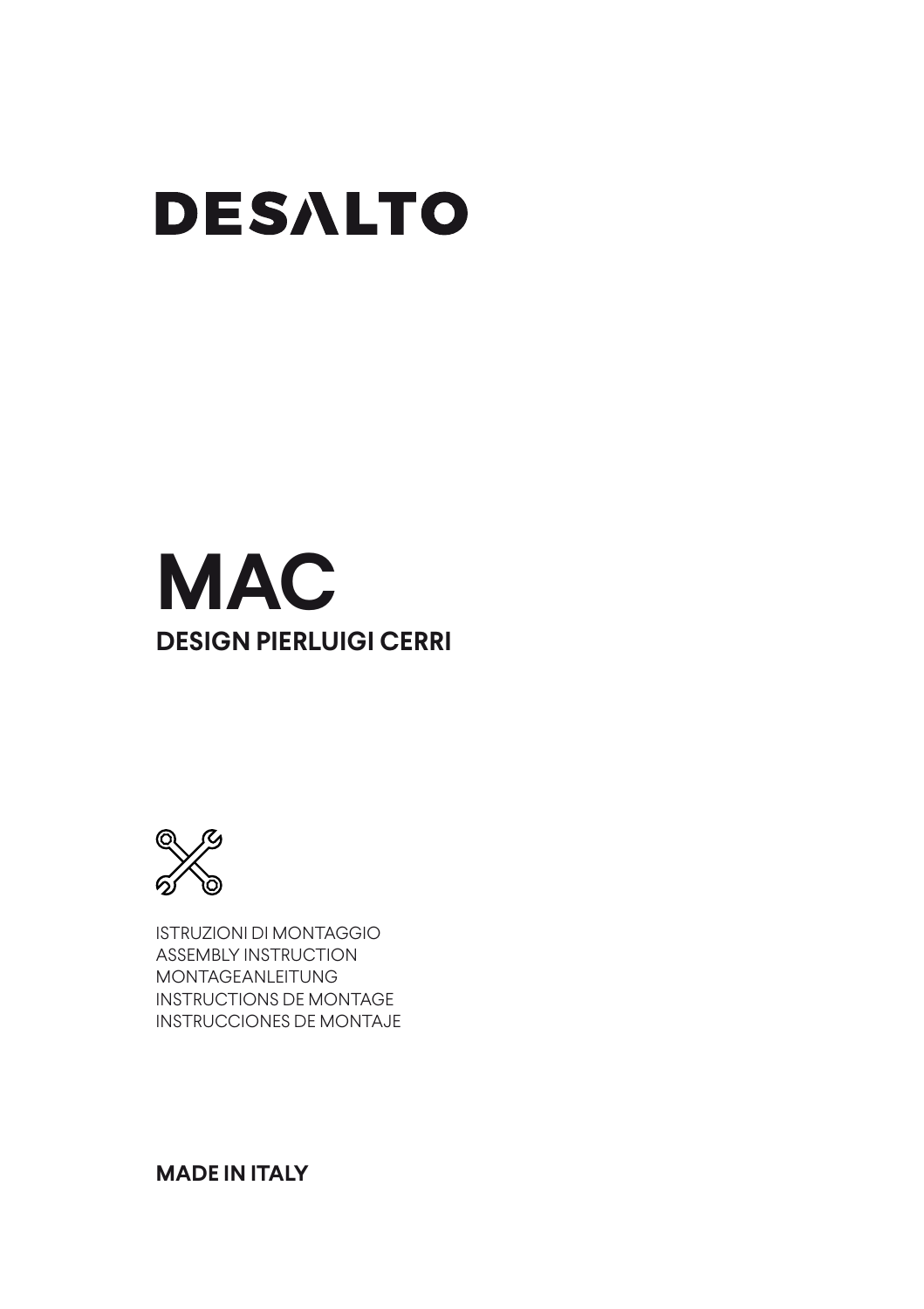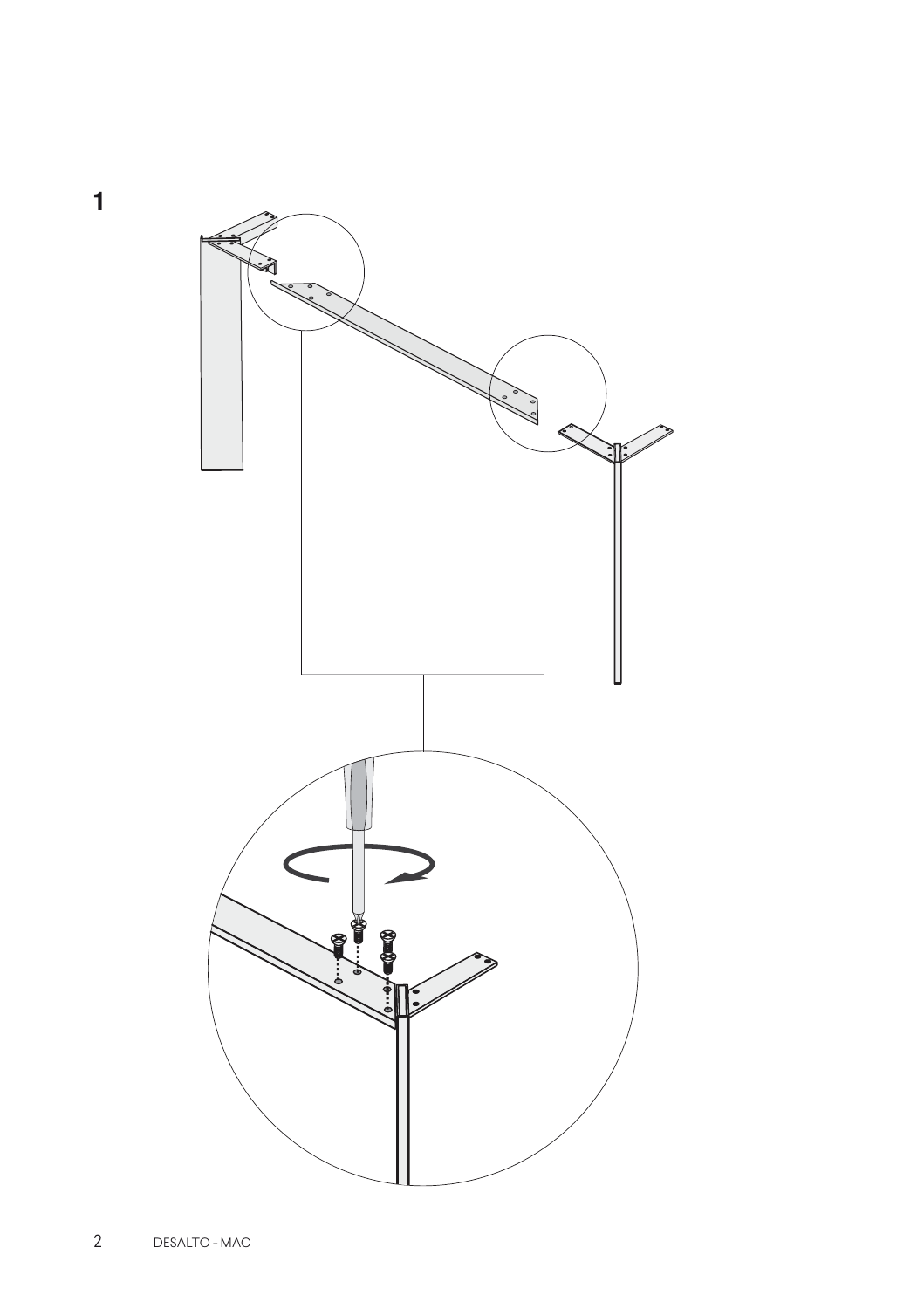

#### **Avvitare senza stringere (vedi illustrazione).**

Screw down without clamping (look at the illustration). Anschrauben ohne anzuziehen (siehe Abbildung). Visser sans serrer (voir illustration). Atornillar sin apretar (ver ilustración).





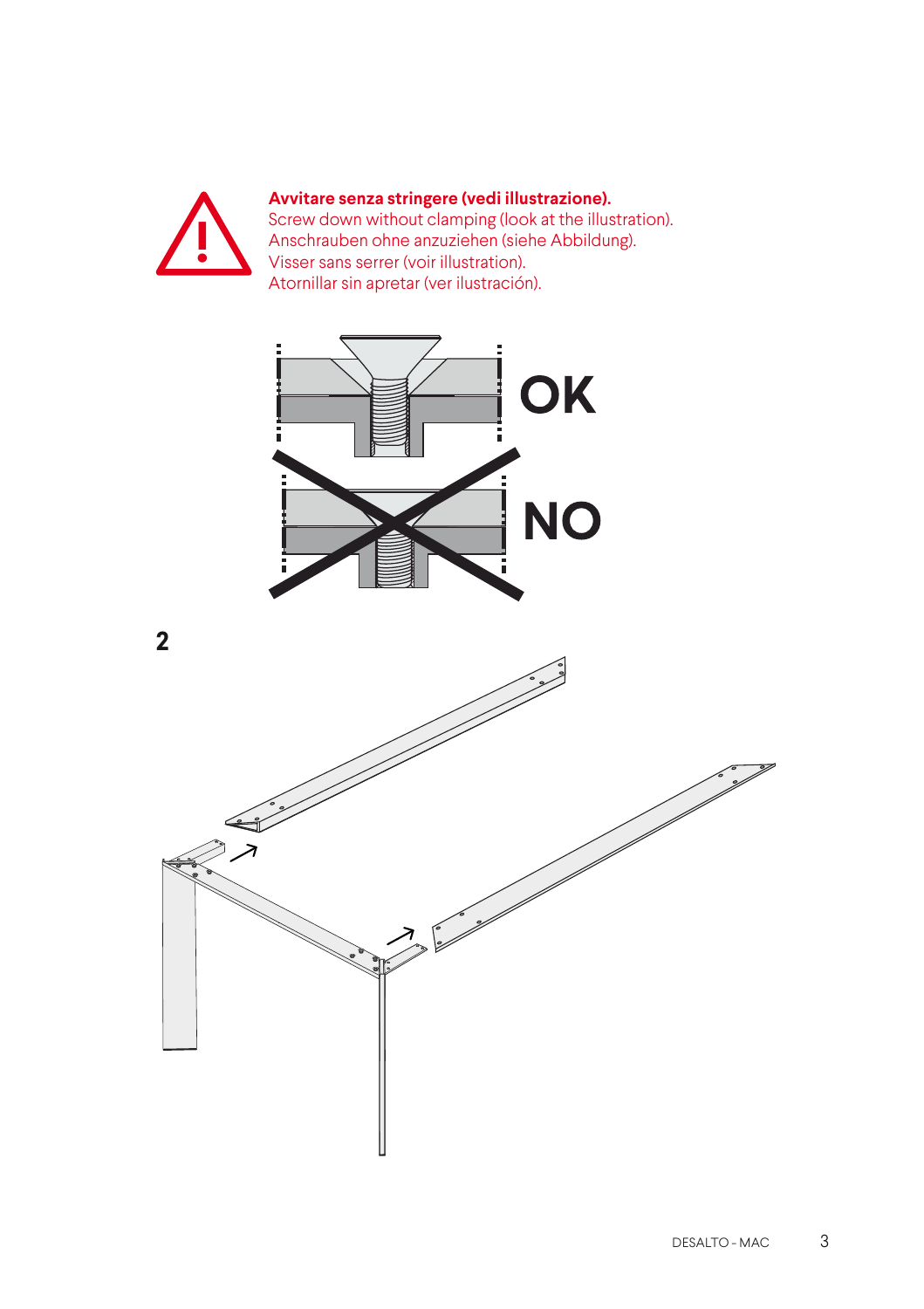

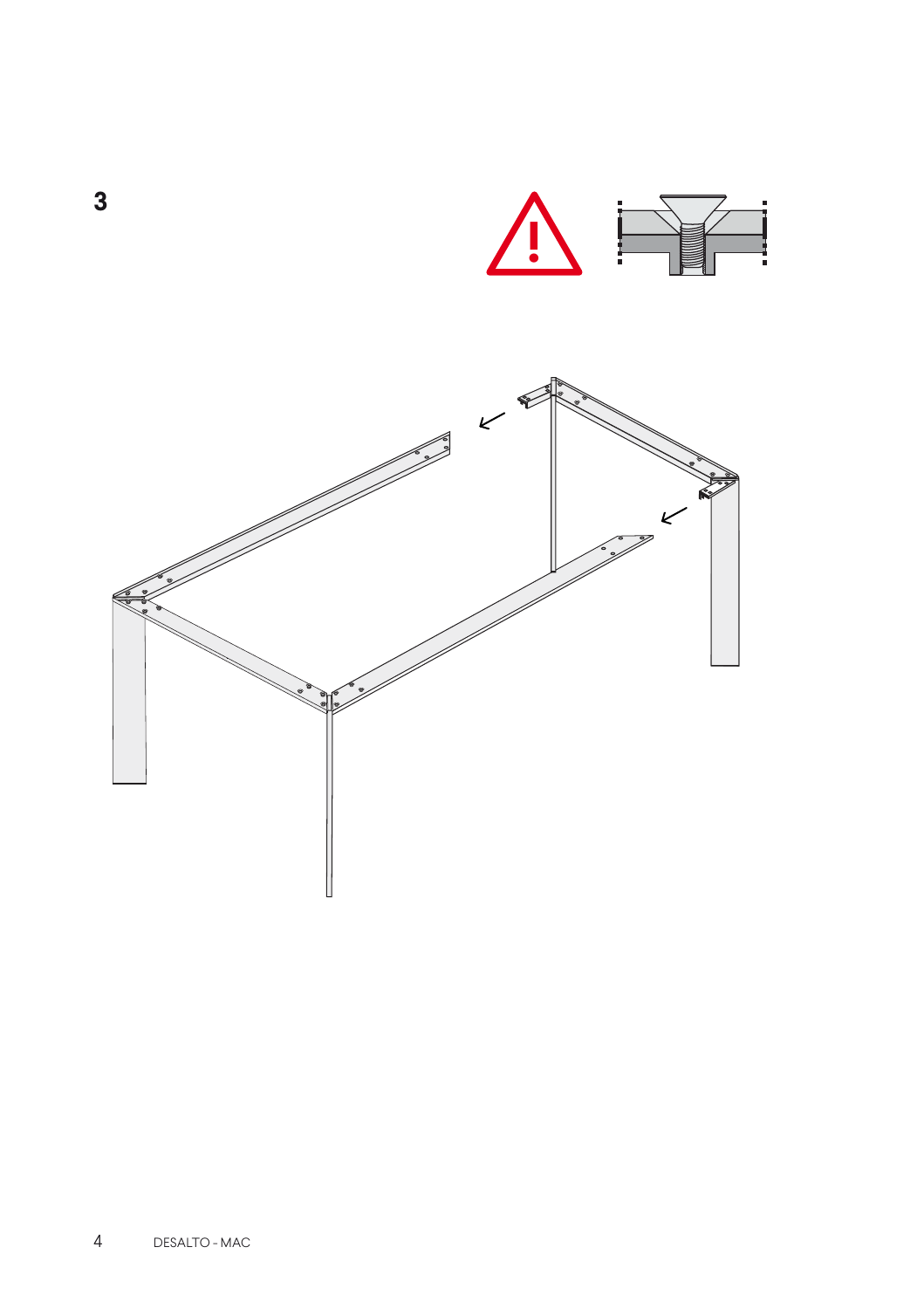**4 Allineare il traverso alle due tacche ( K ) del giunto. Stringere tutte le viti seguendo la sequenza indicata nell'illustrazione.**

Align the crossbar with the two notches ( K ) of the joint. Clamp all screws, as per the sequence indicated on the illustration.

Die Halterung zu den zwei Scharten ( K ) der Verbindung aufrehein. Alle Schrauben laut der Abbildungsanweisungen anziehen.

Aligner la traverse avec les deux entailles ( K ) du joint. Serrer toutes les vis comme indiqué dans l'illustration.

Alinear la tranca con las dos muescas ( K ) de la junta. Apretar todos los tornillos siguiendo la secuencia indicada en la ilustración.

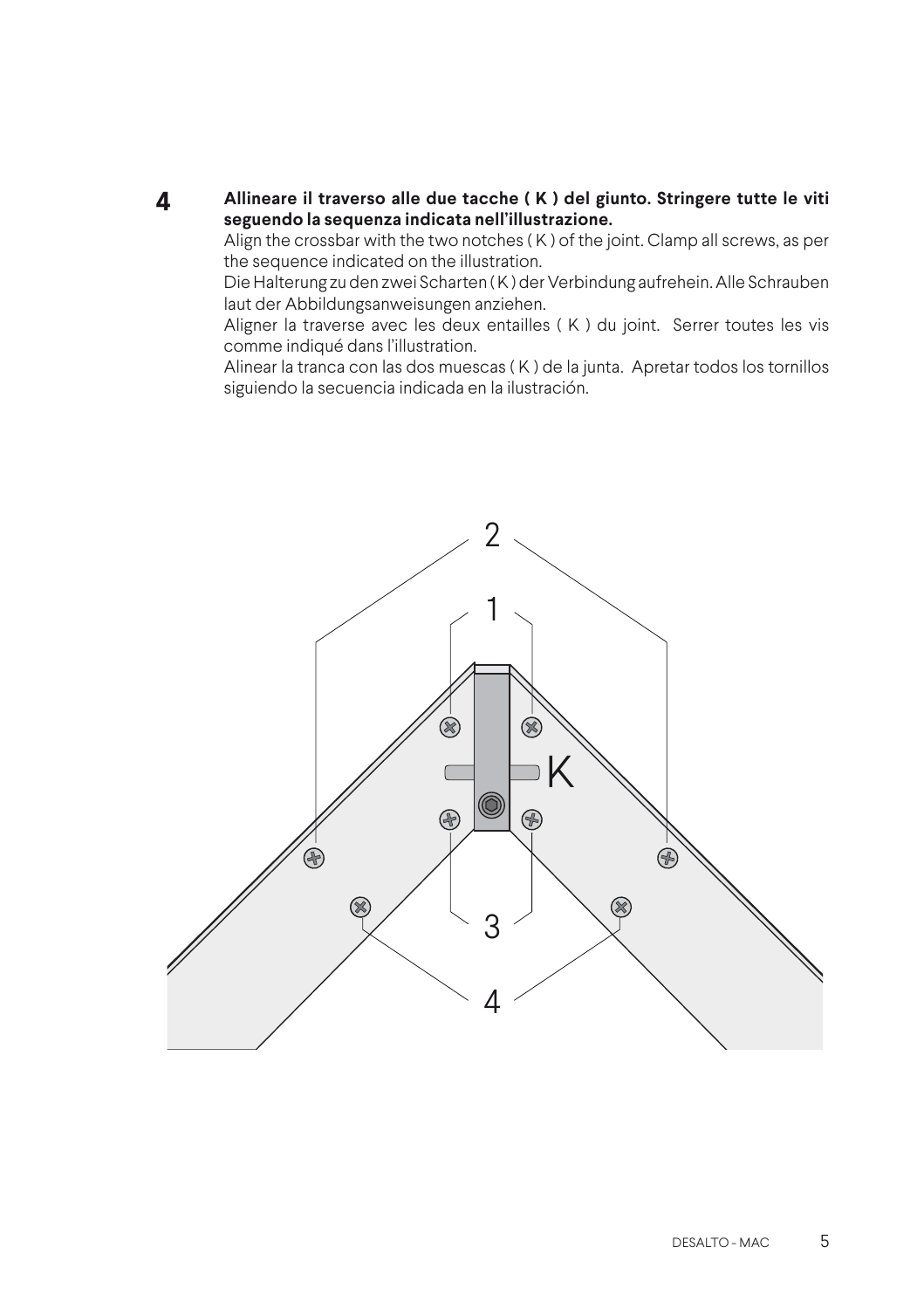#### **5a Solo per tavoli dotati di rinforzo centrale.**

Only for tables equipped with central support. Nur für mit Zentralverstärkung augestattetenTischen. Seulement pour les tables equipées avec un support central. Solo para las mesas dotadas de renfuerzo central.

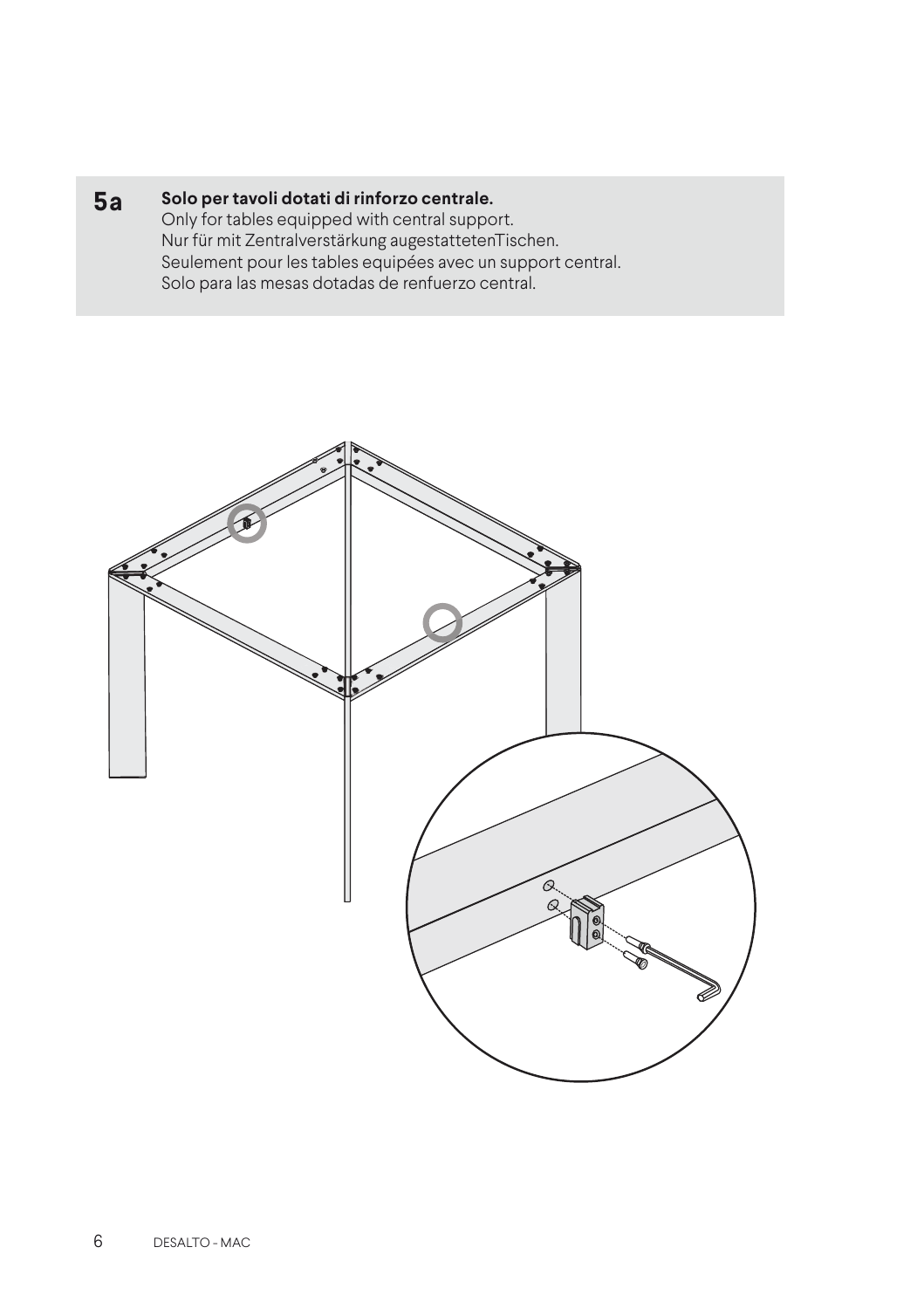#### **5b Solo per tavoli dotati di rinforzo centrale.**

Only for tables equipped with central support. Nur für mit Zentralverstärkung augestattetenTischen. Seulement pour les tables equipées avec un support central. Solo para las mesas dotadas de renfuerzo central.

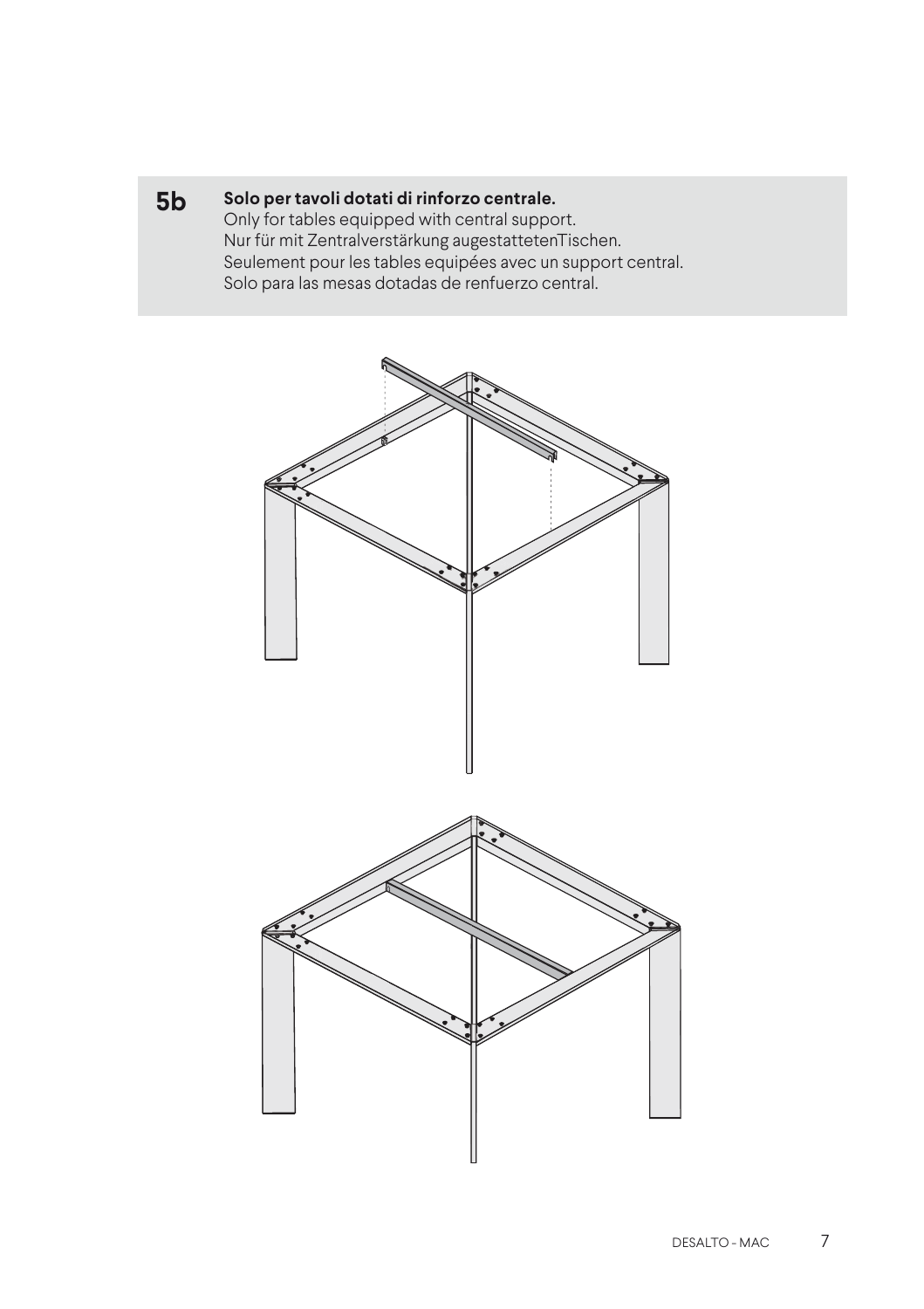#### **Posizionare il piano facendo attenzione che sia allineato in modo uniforme alla struttura. 6**

Lay down the top in the frame, please pay attention that the top has to be aligned to the frame.

Die Platte in dem Rahmengestell legen. Bitte passen Sie auf, dass die Platte in Reihen zu dem Gestell ist.

Placer le plateau dans le cadre de la structure, en faisant attention qu'il soit aligné à la structure.

Posicionar el sobre prestando atención que esté alineado de modo uniforme a la estructura.

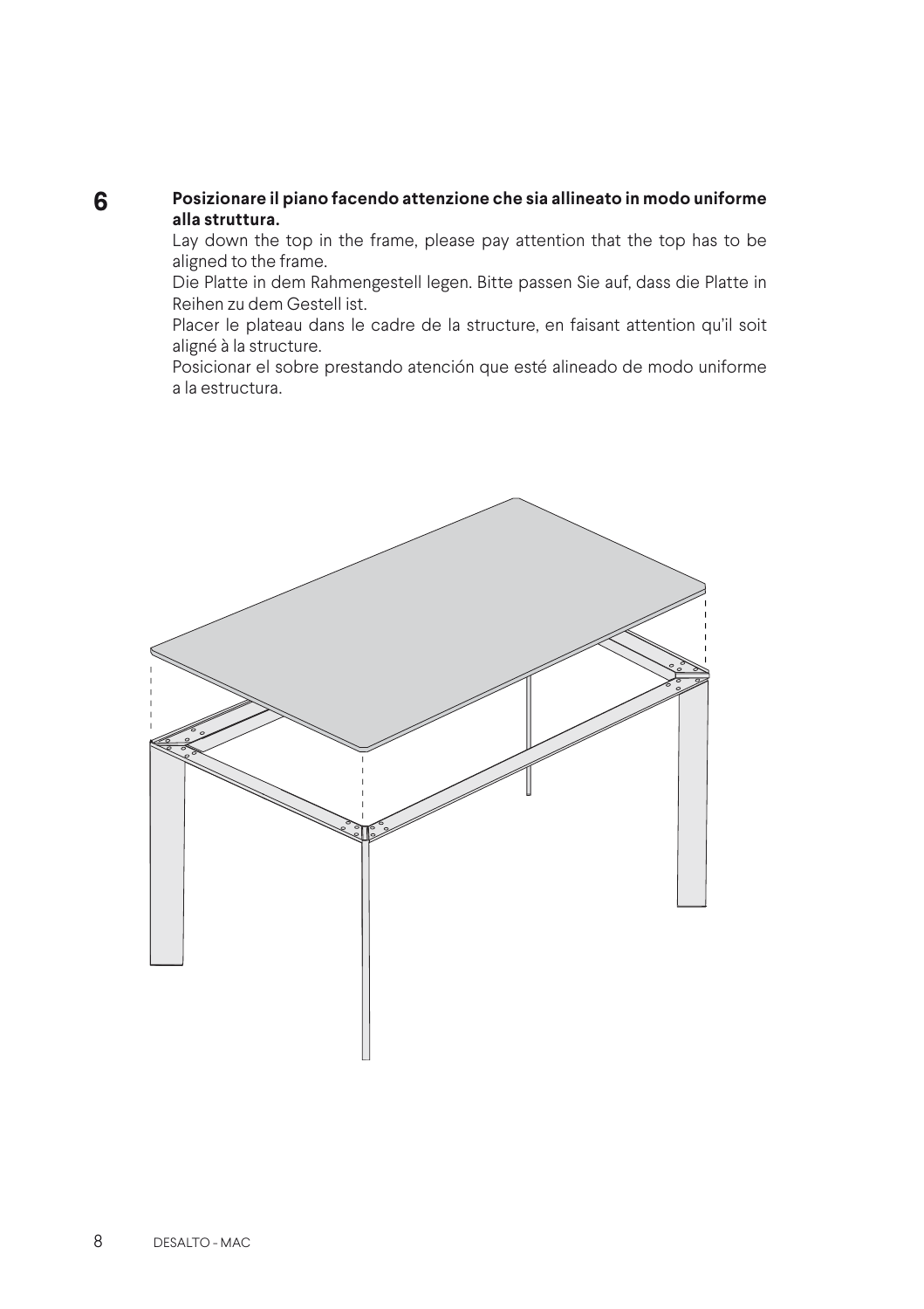**7 Solo per i piani in legno e laminato.**<br>Only for wooden and laminate tops. Nur für Holz -und Laminattischplatte. Seulement pour plateaux en bois et en laminé. Solo para sobres en madera y laminado.



a2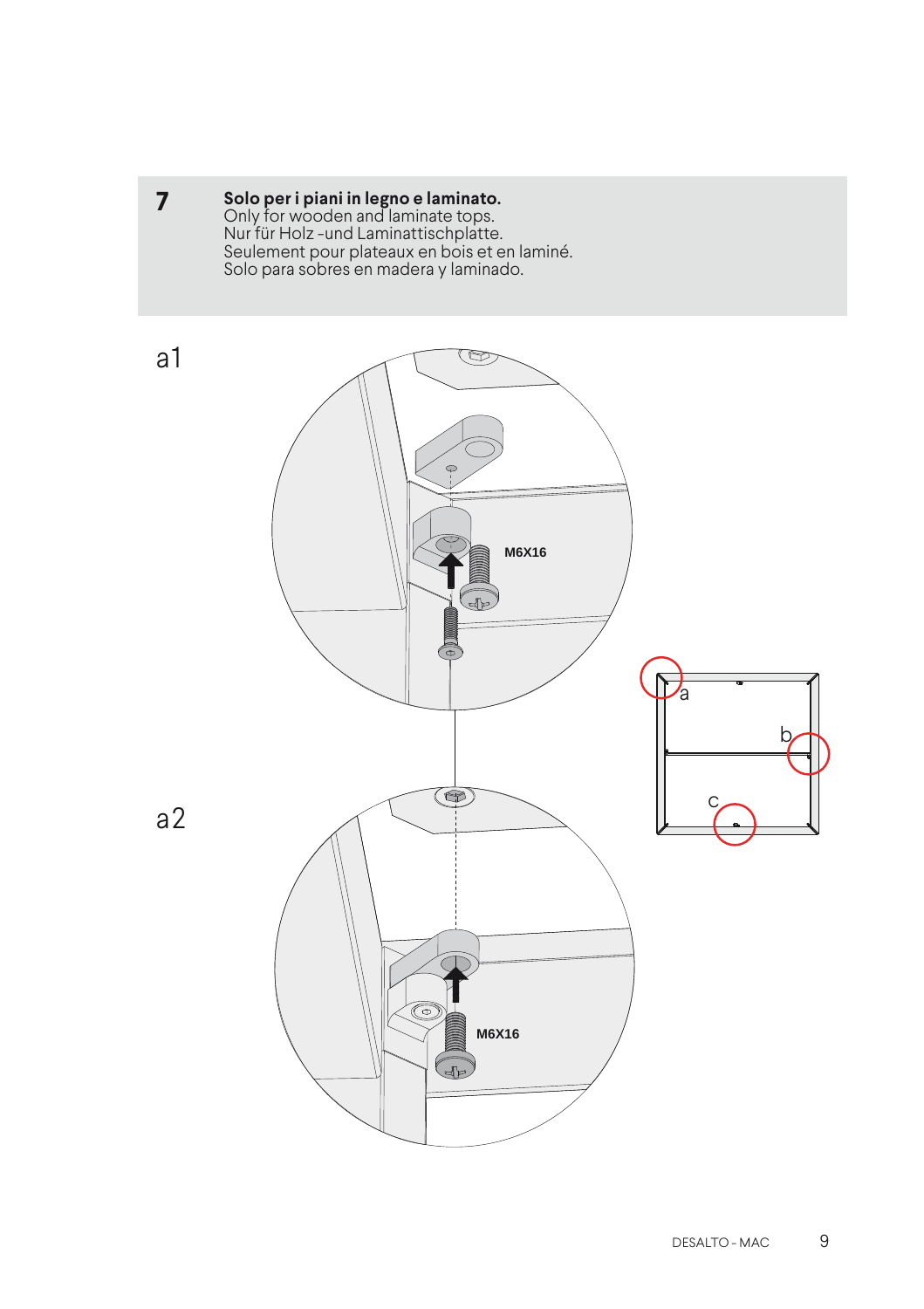